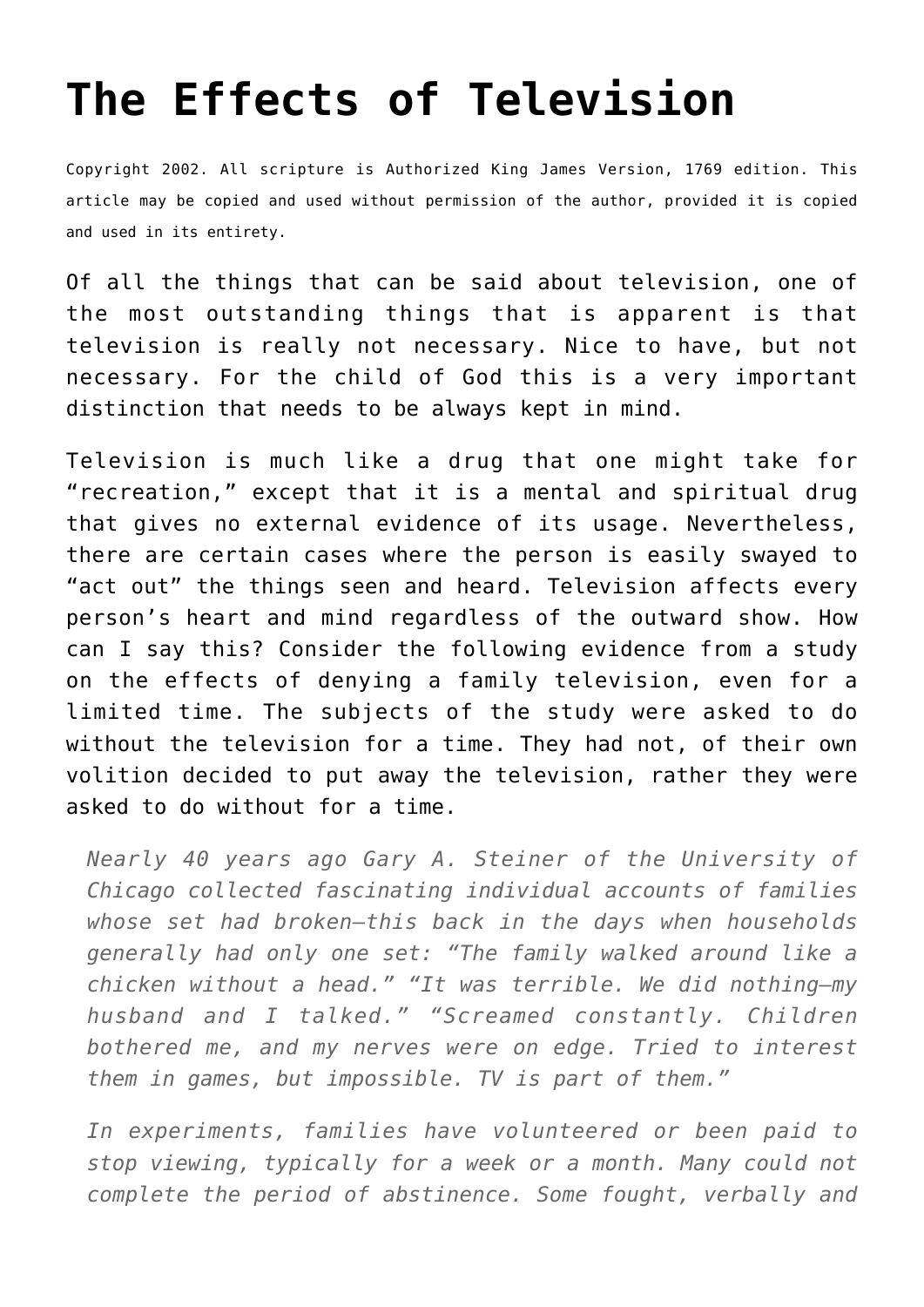*physically. Anecdotal reports from some families that have tried the annual "TV turn-off" week in the U.S. tell a similar story. ((Television Addiction, Robert Kubey and Mihaly Csikszentmihalyi, Scientific American, February 2002, http://tv-addiction.blogspot.com/2007/01/television-addiction -is-no-mere.html))*

Now, for the born-again believer this ought to be a red flag concerning the potential for destruction of one's witness, especially if we remember what happened to Lot and his family when they heard and saw the wickedness that was continually around them. ((The Holy Bible, King James Version, Genesis 19:all, II Peter 2:7-8)) This is not to say that all television is like Sodom and Gomorrah, but even a swift glance at it today reveals much ungodliness and a vast amount of "information" that is direct opposition to what the word of God states is true. Thus we are given a choice to make: Are we, if we continue watching, going to continually say "no" to the ideas and concepts that come from the television, or, are we at some point going to quietly concede that particular battleground and not even protest, just so we can keep watching?

Again, I do know this is a bold thing to state. However, it is not said out of ignorance of the power of television. Researchers do know that every one responds to stimuli in a certain way. It is our automatic response to stimuli that causes many to concede this particular battleground.

*In 1986 Byron Reeves of Stanford University, Esther Thorson of the University of Missouri and their colleagues began to study whether the simple formal features of television–cuts, edits, zooms, pans, sudden noises–activate the orienting response, thereby keeping attention on the screen.*

*The orienting response may partly explain common viewer remarks such as: "If a television is on, I just can't keep my*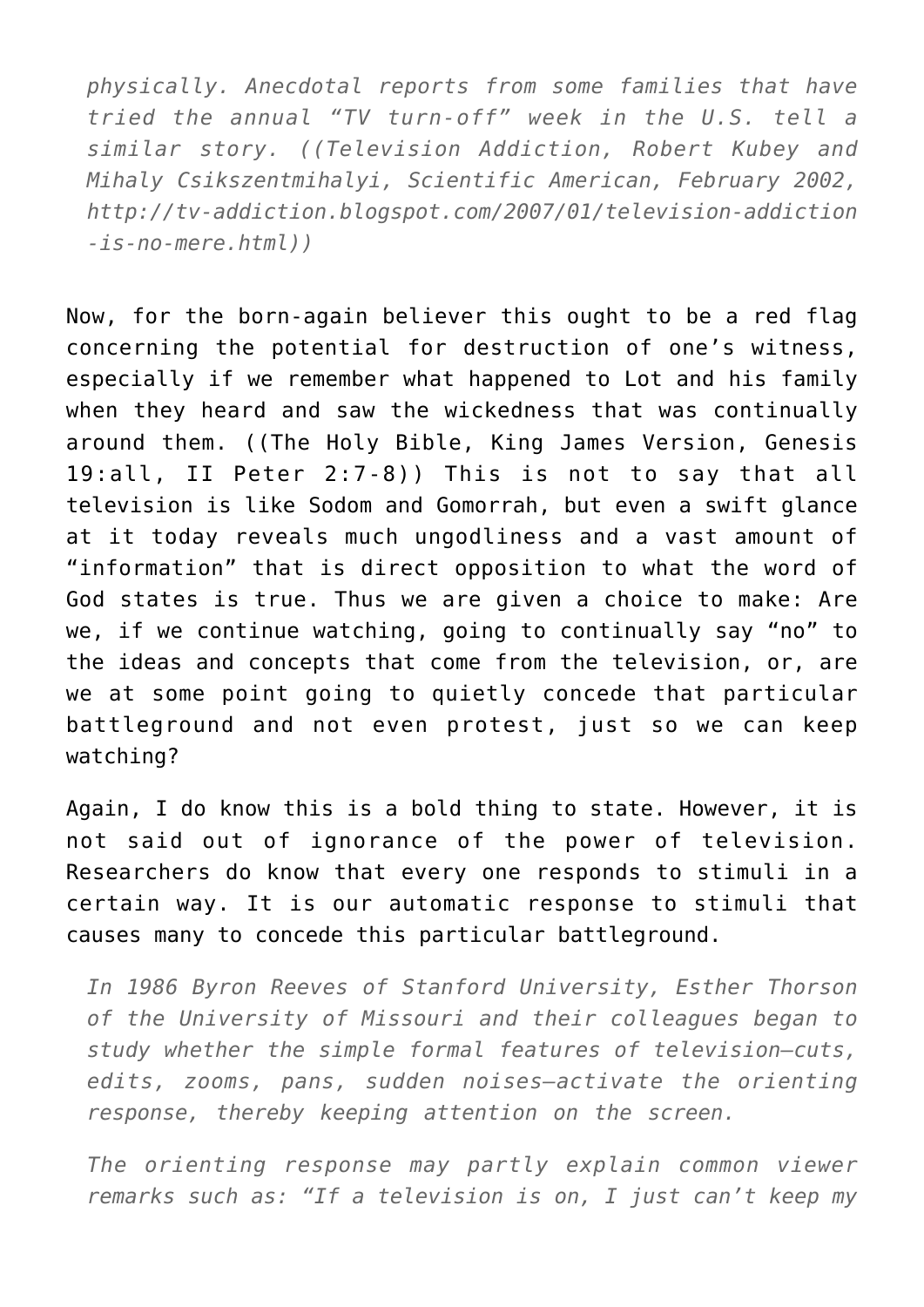*eyes off it," "I don't want to watch as much as I do, but I can't help it," and "I feel hypnotized when I watch television." ((Television Addiction, Robert Kubey and Mihaly Csikszentmihalyi, Scientific American, February 2002, http://tv-addiction.blogspot.com/2007/01/television-addiction -is-no-mere.html))*

Now the researchers do not understand that God put that response mechanism there. However, just because they misidentify the source of the response does not negate the fact that the response is there. What it does mean is that we must learn to rule over our flesh and its desires and not concede this battleground. If we fail in this area, what will ultimately occur (and sooner than we think) is the insidious slide into worldliness and the forsaking of the witness and testimony that we, as members of the Lord's church, are in covenant with the Lord about.

There are additional effects of television that are documented. These effects also contribute to difficulty in maintaining our witness and testimony. One of them is significant in its contribution to the ultimate downfall of this society as well.

*Jerome L. and Dorothy Singer of Yale University, among others, have suggested that more viewing may contribute to a shorter attention span, diminished self-restraint and less patience with the normal delays of daily life. More than 25 years ago psychologist Tannis M. MacBeth Williams of the University of British Columbia studied a mountain community that had no television until cable finally arrived. Over time, both adults and children in the town became less creative in problem solving, less able to persevere at tasks, and less tolerant of unstructured time. ((Ibid))*

Of course, we have seen and heard in the news many times in recent years where people have lost patience with one another